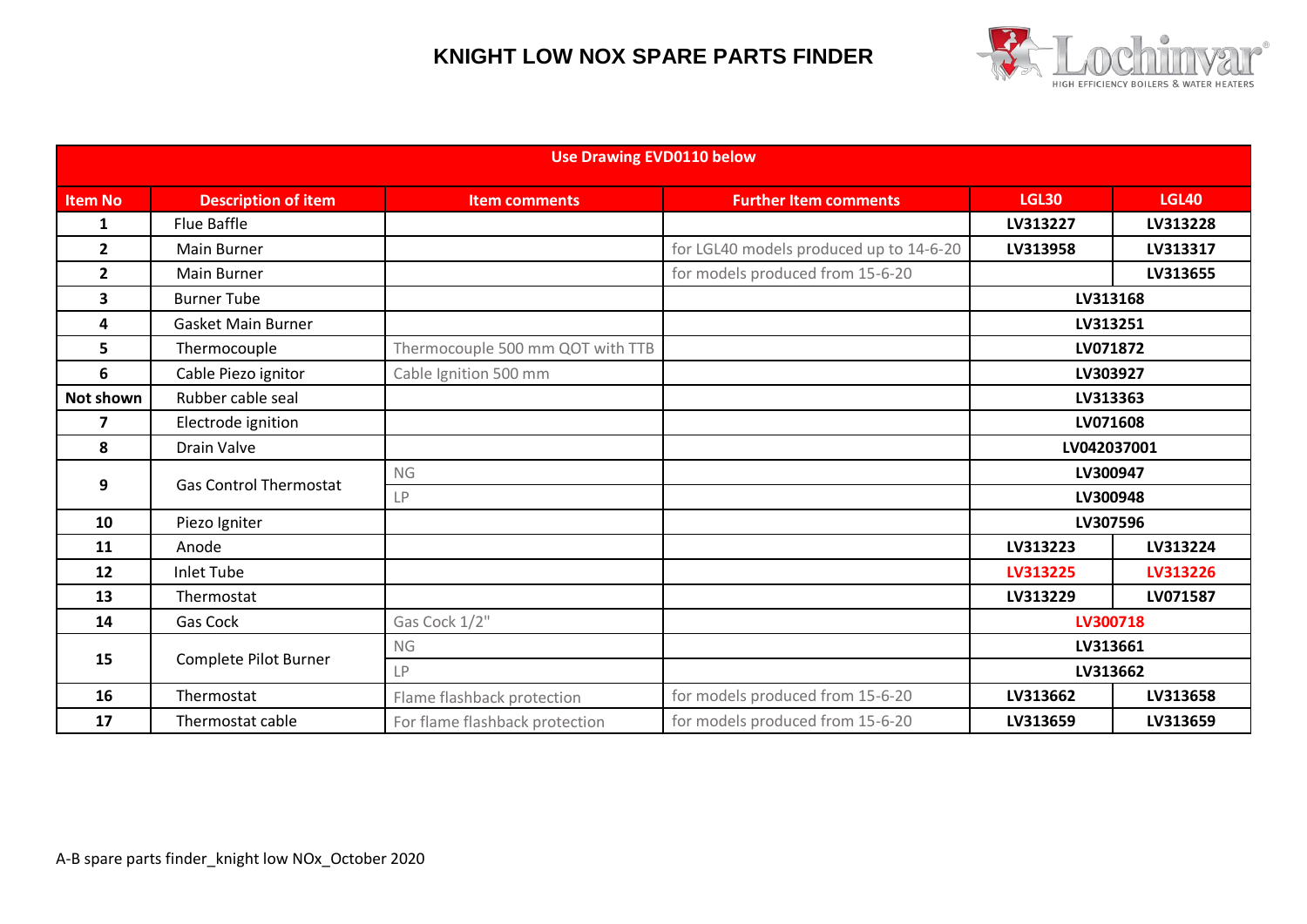

| <b>Use Drawing EVD0109 below</b> |                                    |                      |                      |              |  |  |  |  |
|----------------------------------|------------------------------------|----------------------|----------------------|--------------|--|--|--|--|
| <b>Item No</b>                   | <b>Description of item</b>         | <b>Item comments</b> | <b>LGL75</b>         | <b>LGL85</b> |  |  |  |  |
| $\mathbf{1}$                     | Flue Baffle                        |                      | LV196172001          | LV313200     |  |  |  |  |
| $\overline{2}$                   | Anode                              |                      | LV183463039          | LV183463050  |  |  |  |  |
| 3                                | Anode Flexible                     |                      | LV304728             |              |  |  |  |  |
| 4                                | Drain Valve Kit                    |                      | LV301022             |              |  |  |  |  |
| 5 <sup>5</sup>                   | <b>Main Burner</b>                 |                      | LV313202             | LV313203     |  |  |  |  |
| 6                                | <b>Burner Tube</b>                 |                      | LV313201             |              |  |  |  |  |
| $\overline{\mathbf{z}}$          | Ceramic Fibre Paper                |                      | LV313204             |              |  |  |  |  |
| 8                                | Thermocouple                       |                      | LV071872             |              |  |  |  |  |
| $\overline{9}$                   | Cable of Piezo Ignitor             |                      | LV303927             |              |  |  |  |  |
| 10                               | Electrode Ignition                 |                      | LV071608             |              |  |  |  |  |
| 11                               | Gas Control                        | NG                   | LV300949             |              |  |  |  |  |
|                                  |                                    | LP                   | LV301914             |              |  |  |  |  |
| 12                               | Piezo Igniter                      |                      | LV307596             |              |  |  |  |  |
| 13                               | <b>Inspection Door Service Kit</b> |                      | LV305082             |              |  |  |  |  |
| 14                               | Tube Inlet                         |                      | LV313205<br>LV313206 |              |  |  |  |  |
| 15                               | Thermostat                         |                      | LV308237             |              |  |  |  |  |
| 16                               | <b>Connection Cable</b>            |                      | LV305346             |              |  |  |  |  |
| 17                               |                                    | ${\sf NG}$           | LV313230             |              |  |  |  |  |
|                                  | Pilot burner assy                  | LP                   | LV313231             |              |  |  |  |  |
| 18                               | Rubber cable seal                  |                      |                      |              |  |  |  |  |
|                                  |                                    |                      |                      |              |  |  |  |  |
|                                  |                                    |                      | LV313363             |              |  |  |  |  |
|                                  |                                    |                      |                      |              |  |  |  |  |
|                                  |                                    |                      |                      |              |  |  |  |  |
|                                  |                                    |                      |                      |              |  |  |  |  |

A-B spare parts finder\_knight low NOx\_October 2020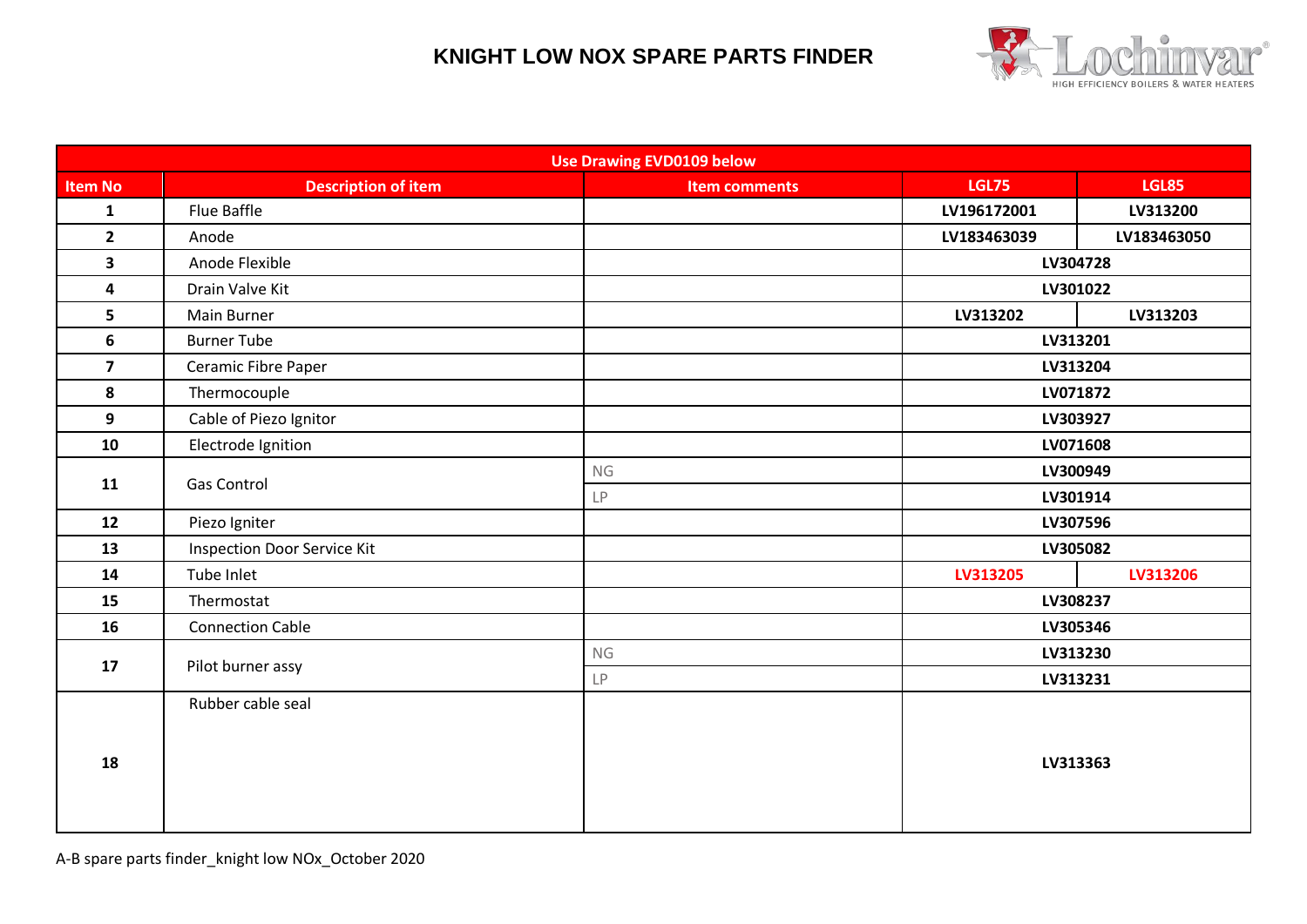



A-B spare parts finder\_knight low NOx\_October 2020